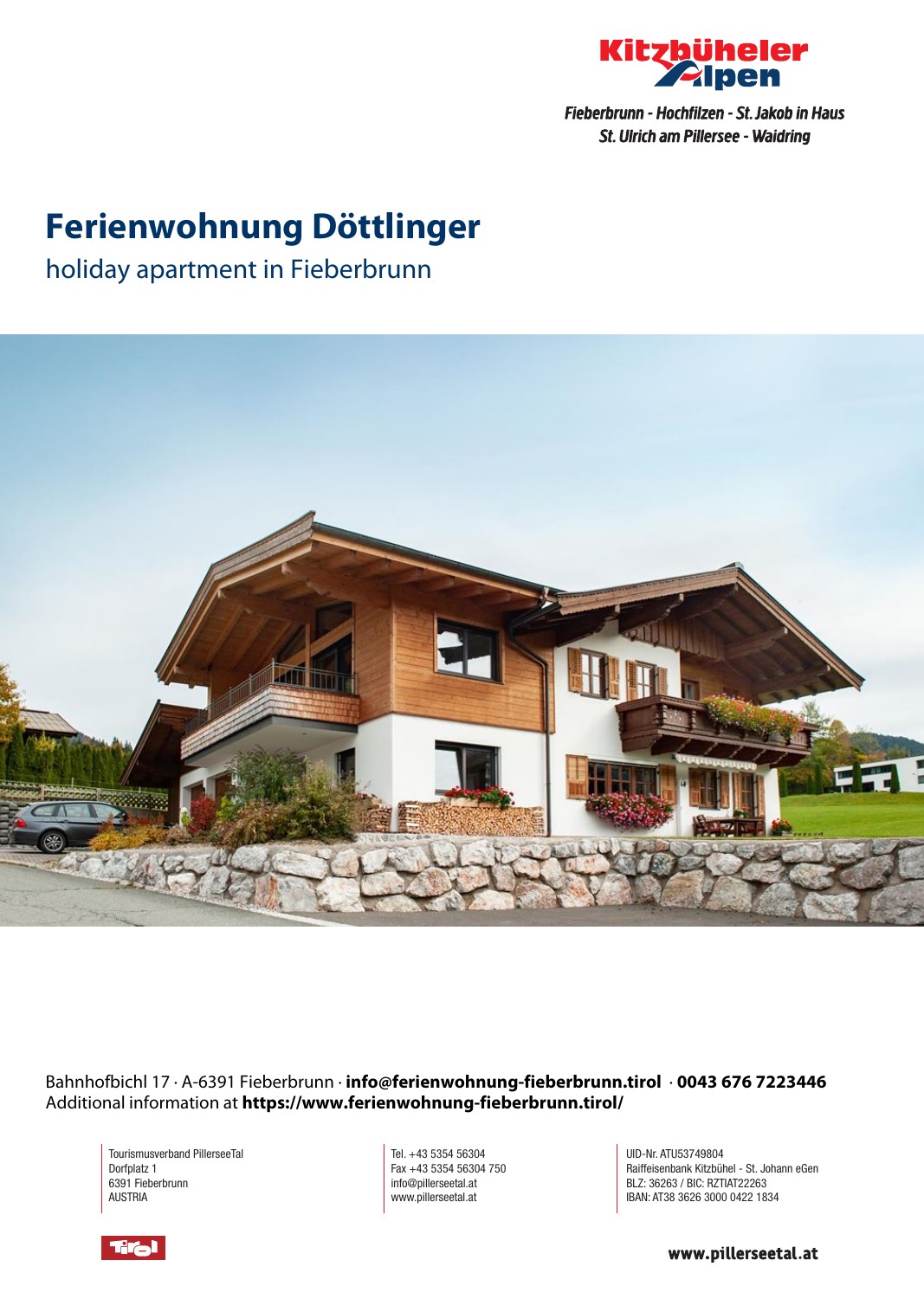

Fieberbrunn - Hochfilzen - St. Jakob in Haus St. Ulrich am Pillersee - Waidring

# **Ferienwohnung Döttlinger**

## holiday apartment in Fieberbrunn

#### Arriving, relaxing, coming down...

Our 100 m<sup>2</sup> apartment with high-quality equipment is located in a calm and sunny position in the hamlet Rosenegg, not far from the train station. Enjoy the view to the surrounding mountains from one of our balconies. Ideal starting point for hiking and biking tours. Shops, restaurants, swimmingpool "Aubad" with sauna and the skiing area Skicircus Saalbach Hinterglemm Leogang Fieberbrunn can be reached within <sup>a</sup> few minutes by car.



meadowlands · quiet location

Tourismusverband PillerseeTal Dorfplatz 1 6391 Fieberbrunn AUSTRIA

Tel. +43 5354 56304 Fax +43 5354 56304 750 info@pillerseetal.at www.pillerseetal.at

UID-Nr. ATU53749804 Raiffeisenbank Kitzbühel - St. Johann eGen BLZ: 36263 / BIC: RZTIAT22263 IBAN: AT38 3626 3000 0422 1834